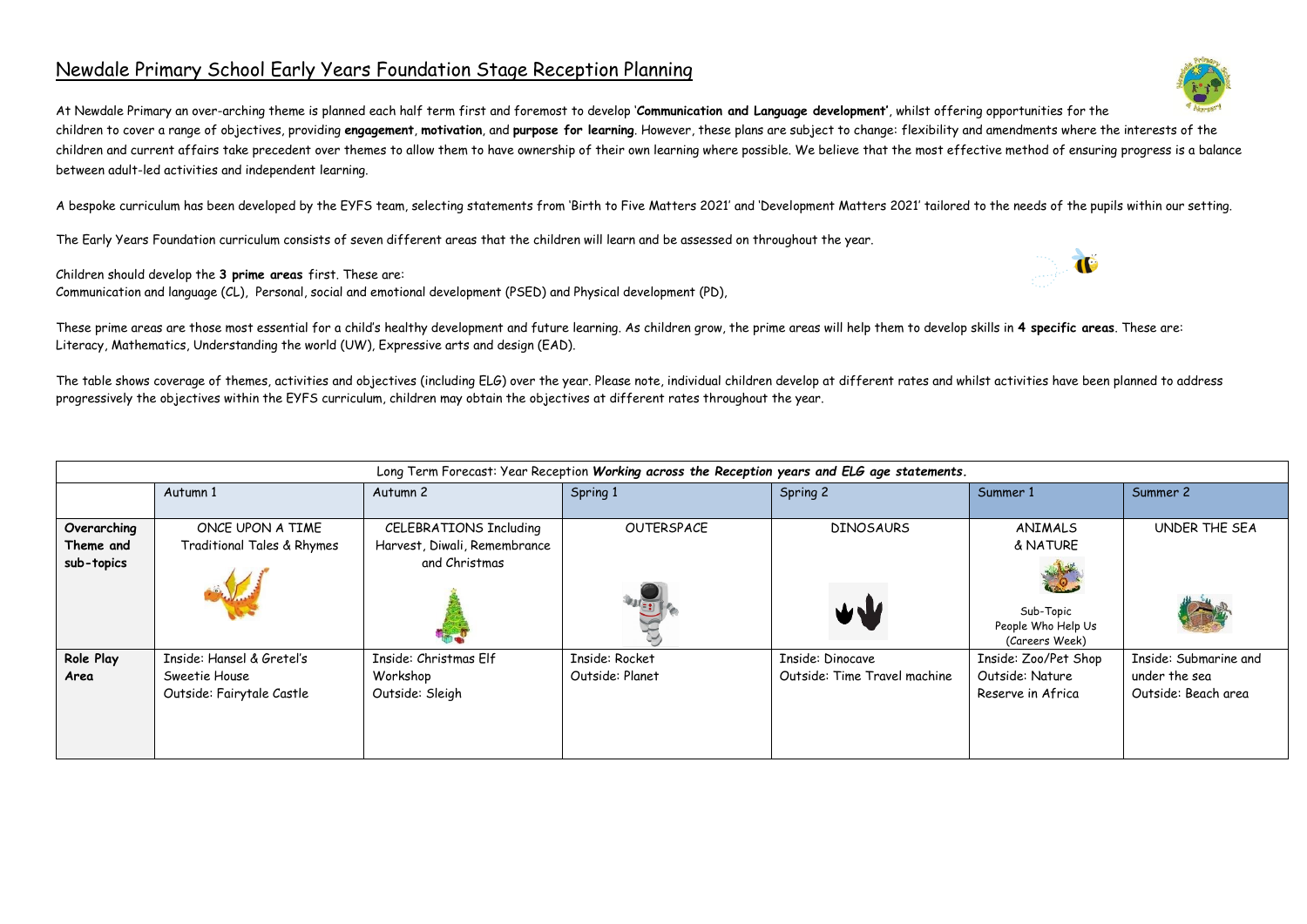| Key Texts                                                                                                                            | Hansel and Gretel<br>Goldilocks and the Three Bears<br>The Three Billy Goats Gruff                                                                                                                                                                                                                  | Elf on the Shelf<br>The Nativity Story<br>Information Texts relating to<br>Diwali, Harvest and Christmas.<br>The Little red Hen: Harvest<br>theme<br>Tinga Tinga tales from Africa | Q Pootle<br>Toys in Space<br>Non-Fiction Children's space<br>books.                                                                                                                                                                               | Dinosaur Roar<br>That's not my dinosaur.<br>The Something O Saur<br>Say Hello to the Dinosaurs<br>Dinosaur Factfiles                                                                                                                          | The Gruffalo<br>Handa's Surprise.<br>What the Ladybird<br>heard<br>Rosie's Walk(Farm<br>Related)<br>Jack and the Beanstalk<br>The Tiger Who Came<br>to tea.<br>Mog.<br>Elmer.                                                                                                                                             | Tiddler<br>The Snail and the Whale<br>Non-fiction                                                                                                                                                      |  |
|--------------------------------------------------------------------------------------------------------------------------------------|-----------------------------------------------------------------------------------------------------------------------------------------------------------------------------------------------------------------------------------------------------------------------------------------------------|------------------------------------------------------------------------------------------------------------------------------------------------------------------------------------|---------------------------------------------------------------------------------------------------------------------------------------------------------------------------------------------------------------------------------------------------|-----------------------------------------------------------------------------------------------------------------------------------------------------------------------------------------------------------------------------------------------|---------------------------------------------------------------------------------------------------------------------------------------------------------------------------------------------------------------------------------------------------------------------------------------------------------------------------|--------------------------------------------------------------------------------------------------------------------------------------------------------------------------------------------------------|--|
| Prime: PSED<br><b>Including</b><br>'Life<br>Learning'<br><b>Building</b><br>Relationships<br>Managing<br>Self<br>Self-<br>regulation | Transition/ Settling in / Forming positive relationships with peers<br>and familiar adults / Sharing and turn-taking/ set small goals and<br>work towards them.<br>Aiming High<br>Star qualities<br>$\bullet$<br>Positive leaners<br>$\bullet$<br>Bright futures<br>Jobs for all<br>Going for goals |                                                                                                                                                                                    | Building confidence / Developing independence with resources /<br>Initiating play / Valuing praise/describe self in positive terms.<br>Be Yourself<br>Marvellous me<br>Feelings<br>Things I like<br>Uncomfortable feelings<br>Changes<br>Speak up |                                                                                                                                                                                                                                               | Transition / Being aware of own feelings and those<br>of others / Adapting behaviour to new situations /<br>Solving problems reasonably/learn right from<br>wrong.<br><b>TEAM</b><br>Together everyone achieves more<br>Listening<br>Being kind<br>Bullying and teasing<br><b>Brilliant brains</b><br>Making good choices |                                                                                                                                                                                                        |  |
| Prime:<br>Communicatio<br>n and<br>Language<br>Listening,<br>Attention and<br>Understandin<br>Speaking                               | Listening skills in small groups<br>and when in a conversation.<br>Listening to and joining in with<br>stories.<br>Following simple instructions.<br>Understand how to listen<br>carefully and why listening is<br>important.                                                                       | Talk about people of<br>importance to them e.g family<br>and friends.<br>Retell simple past events in<br>order.                                                                    | Explain what is happening and<br>what might happen next.<br>Introduce a storyline into their<br>play.                                                                                                                                             | Understand how and why<br>questions.<br>Use more complex sentences.<br>Listen to and talk about<br>stories to build familiarity and<br>understanding.<br>Uses language to imagine and<br>recreate roles and experiences<br>in play situations | Maintain attention and<br>build concentration.<br>Follow stories without<br>pictures or props.<br>Build vocabulary that<br>reflects their<br>experiences.<br>Engage in back and<br>forth conversations.                                                                                                                   | Question why things<br>happen and give<br>explanations.<br>Sit quietly during<br>activities.<br>Listen and do for short<br>spans.                                                                      |  |
| Prime:<br>Physical<br>Development<br>Gross Motor<br>Fine Motor                                                                       | Holds a pencil, using the correct<br>grip.<br>Move freely, in a variety of<br>ways.<br>Copy some letters, including<br>letters of own name.<br>Wash and dry own hands.                                                                                                                              | Dress and undress<br>independently.<br>Form recognisable letters.<br>Understand that tools and<br>equipment can be used safely.<br>Use clockwise and anti-<br>clockwise movements. | Use tools to effect changes to<br>materials.<br>Building and constructing.<br>PE: In - Dance, Out - Multisport.                                                                                                                                   | Jump off an object and land<br>appropriately.<br>Climbing and balancing.<br>PE: In - competitive games,<br>Out - racket skills.                                                                                                               | Run skilfully,<br>negotiating space and<br>avoiding obstacles.<br>Correctly form letters.<br>Show an understanding<br>of good health such as<br>healthy food, exercise,                                                                                                                                                   | Travel with skill and<br>confidence.<br>Have increasing control<br>with throwing and<br>catching.<br>Handle tools and objects<br>with increasing control.<br>Show accuracy and care<br>whilst drawing. |  |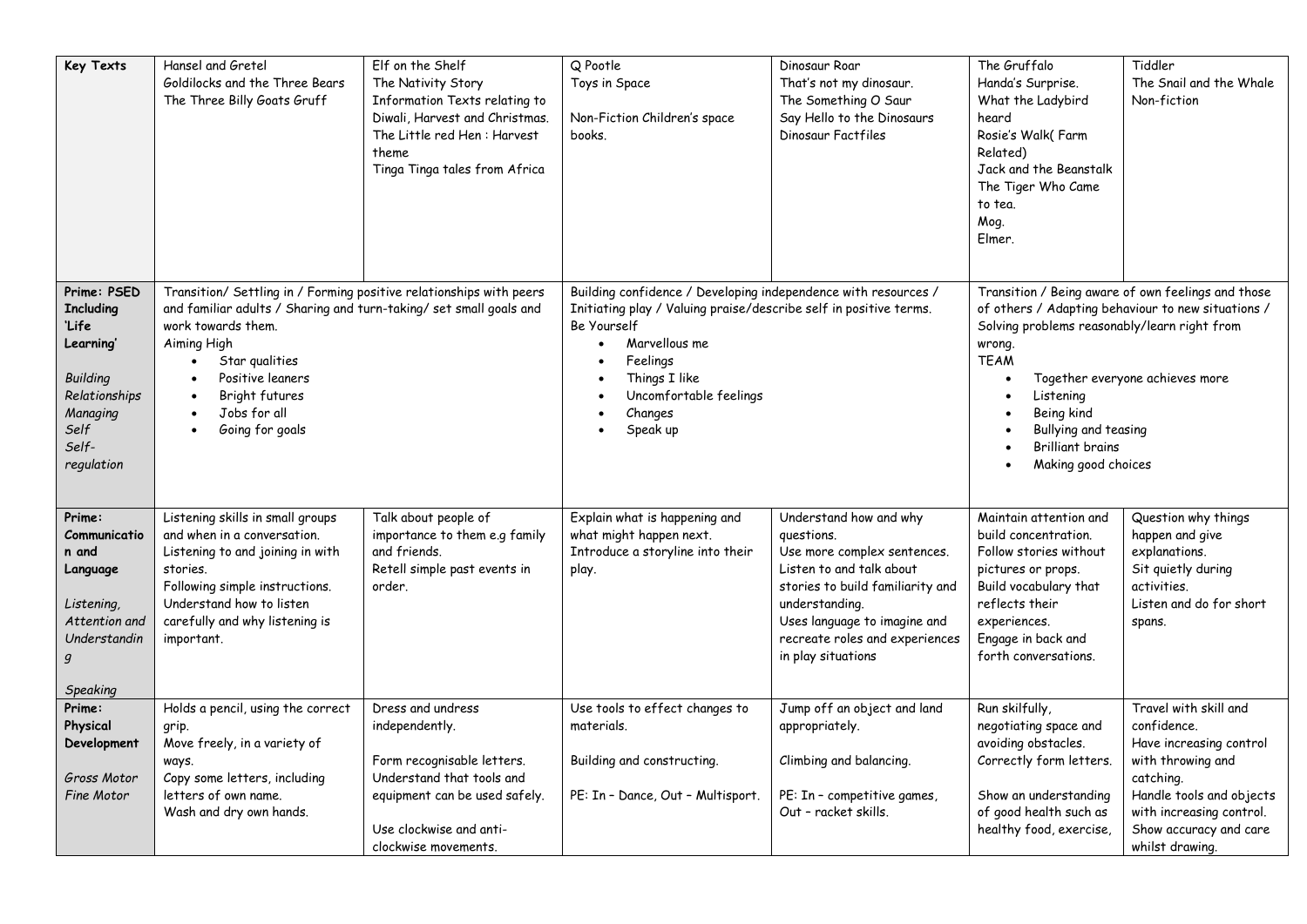|                                                                                                                                                                                                                 | PE lessons: Fundamentals of<br>movement                                                                                                                                                                                                                                                                                                                                                                   | PE: Gym floor                                                                                                                                                                                                                                                                                                                                                                           |                                                                                                                                                                                                                                                                                                           |                                                                                                                                                                                                                                                 | water sleep and<br>hygiene.<br>PE: In - gym floor, Out<br>- Athletics.                                                                                                                                                                                                                                                                                                                                                                                  | PE: In - gym apparatus,<br>Out - Multisport.                                                                                                                                                                                                          |
|-----------------------------------------------------------------------------------------------------------------------------------------------------------------------------------------------------------------|-----------------------------------------------------------------------------------------------------------------------------------------------------------------------------------------------------------------------------------------------------------------------------------------------------------------------------------------------------------------------------------------------------------|-----------------------------------------------------------------------------------------------------------------------------------------------------------------------------------------------------------------------------------------------------------------------------------------------------------------------------------------------------------------------------------------|-----------------------------------------------------------------------------------------------------------------------------------------------------------------------------------------------------------------------------------------------------------------------------------------------------------|-------------------------------------------------------------------------------------------------------------------------------------------------------------------------------------------------------------------------------------------------|---------------------------------------------------------------------------------------------------------------------------------------------------------------------------------------------------------------------------------------------------------------------------------------------------------------------------------------------------------------------------------------------------------------------------------------------------------|-------------------------------------------------------------------------------------------------------------------------------------------------------------------------------------------------------------------------------------------------------|
| Specific:<br>Literacy                                                                                                                                                                                           | Handle books carefully, showing<br>an interest in the illustrations.<br>Listening and join in with<br>repeated refrains.                                                                                                                                                                                                                                                                                  | Recognise familiar words.<br>Show awareness of rhyme.<br>Segment the sounds in simple<br>words and blend them                                                                                                                                                                                                                                                                           | Be aware of how stories are<br>structured.                                                                                                                                                                                                                                                                | Enjoy an increasing range of<br>books.                                                                                                                                                                                                          | Demonstrate an<br>understanding of what<br>has been read when                                                                                                                                                                                                                                                                                                                                                                                           | Children can read and<br>spell phonetically regular<br>words of more than one<br>syllable and well as many                                                                                                                                            |
| Reading:<br>Comprehensio<br>n and<br><b>Word Reading</b><br>Writing                                                                                                                                             | Suggest how a story might end.<br>Links sounds to letters.<br>Break the flow of speech into<br>words.<br>Continues a rhyming string.<br>Gives meaning to the marks they<br>make.<br>Hears and says initial sounds in<br>words<br>Labelling their pictures with<br>initial sounds                                                                                                                          | together.<br>Uses clearly identifiable<br>letters to communicate<br>meaning.<br>Labelling their picture<br>using simple cv/cvc words/<br>Listening to all the sounds in<br>each word.<br>Writing labels.                                                                                                                                                                                | Writes labels/captions.<br>Attempts to write short<br>sentences/ captions in<br>context.<br>Write some irregular common<br>words correctly<br>Use phonics knowledge to write<br>words that match their spoken<br>sounds.                                                                                  | Write irregular common words<br>in sentences.<br>Children challenge themselves<br>to write a sentence using the<br>HF/Tricky words.<br>Develop writing a sentence.<br>Use finger spaces to separate<br>words.                                   | talking to others.<br>Write simple sentences<br>which can be read by<br>themselves and others.<br>Some words are spelt<br>correctly, some are<br>plausible.<br>Develop writing a<br>sentence using the<br>HFW-Extend their<br>sentences using<br>conjunctions to<br>challenge themselves.                                                                                                                                                               | irregular high frequency<br>words.<br>Key features of a<br>narrative.<br>Writing sentences with<br>Capital letters and full<br>stops.                                                                                                                 |
| Specific:<br>Maths<br><b>New</b><br>curriculum<br>Number and<br>Numerical<br>Patterns<br>Comparison<br>Counting<br>Cardinality<br>Composition<br>Number<br>Spatial<br>awareness<br>Shape<br>Pattern<br>Measures | Baseline Assessments and<br>Settling in Sessions<br>Messy Maths: Patterns and<br>Counting. Intro of Numicon.<br>Careful Counting Strategies<br>Number recognition and<br>jotting's.<br>Number of the week: 3 4C's<br>(Counting, Comparison, Cardinality<br>Composition)<br>Shape pictures. can you create<br>your own fairy-tale castle.<br>Can you create a repeating<br>pattern? 2 and 3 step patterns. | Number of the week Number<br>4: 4 C's Lesson<br>Potions: Comparing Capacity<br>1 More than: Using Concrete<br>objects and Numicon.<br>1 less than.<br>Ordering digits to cross the<br>bridge.<br>Number formation: Write the<br>missing numbers. All about<br>Number 5. Number Facts to 5.<br>Sydney the Silly who only eats<br>6.<br>One Snowy night: measure:<br>non-standard length. | Main lessons: More than/fewer<br>than. Comparing<br>Quantities/Estimating.<br>All about number 6.4 C's.<br><b>Addition (Practical Apparatus</b><br>and Numicon ) Adding a 1 digit to<br>a 1 digit.<br>Subtraction (Practical<br>Aparatus) Subtracting a 1 digit<br>from a 1 digit.<br>All About Number 7. | Compare Length/size of<br>dinosaurs<br>Conceptual Subitising: Seeing<br>amounts within an amount.<br>Number bonds to 5. Practical<br>Number bonds to 5:<br>recording<br>All about number 8.<br>Measure short periods of time<br>in simple ways. | All About number 9.<br>Messy Maths:<br>Subitising<br>Compare length, weight<br>and capacity. Explore<br>non standard Measure.<br>Place Value: Verbally<br>Count beyond 10.<br>Numicon and Tens<br>frames.<br>Shape: Select, rotate<br>and manipulate shapes<br>in order to develop<br>spatial reasoning skills.<br>Compose and<br>decompose shapes so<br>that children recognise<br>a shape can have other<br>shapes within it, just<br>as numbers can. | All About Number 10.<br>Composition of numbers<br>to 10.<br>Odds and Evens? Explore<br>and represent patterns<br>within numbers up to 10,<br>including evens and odds,<br>Doubles (double facts<br>and how quantities can be<br>distributed equally). |
|                                                                                                                                                                                                                 | Number of the week 4. How can<br>we compose 4? Using Concrete<br>objects.                                                                                                                                                                                                                                                                                                                                 |                                                                                                                                                                                                                                                                                                                                                                                         |                                                                                                                                                                                                                                                                                                           |                                                                                                                                                                                                                                                 |                                                                                                                                                                                                                                                                                                                                                                                                                                                         |                                                                                                                                                                                                                                                       |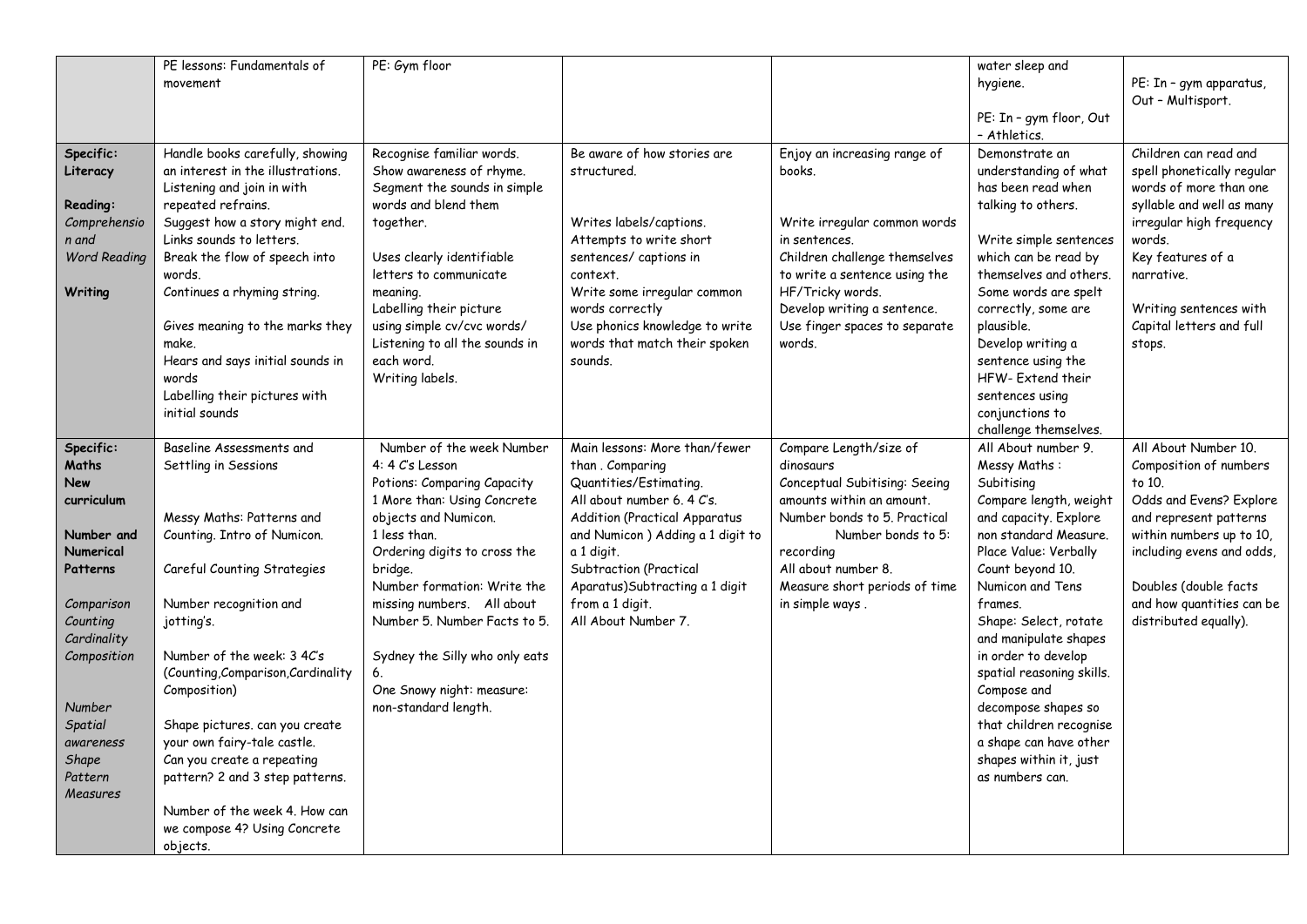| Mastering<br>Number Pilot<br>Study<br><b>NCETM</b><br><b>Additional 15</b><br>minute<br>session 4x<br>weekly. | perceptually subitise within 3<br>identify sub-groups in larger<br>arrangements<br>create their own patterns for<br>numbers within 4<br>practise using their fingers to<br>represent quantities which they<br>can subitise<br>experience subitising in a range<br>of contexts, including temporal<br>patterns made by sounds.<br>relate the counting sequence to | continue from first half-term<br>subitise within 5, perceptually<br>and conceptually, depending on<br>the arrangements. $\cdot$<br>continue to develop their<br>counting skills<br>explore the cardinality of 5,<br>linking this to dice patterns and<br>5 fingers on 1 hand<br>begin to count beyond 5<br>begin to recognise numerals,<br>relating these to quantities they<br>can subitise and count.<br>explore the concept of 'wholes'<br>and 'parts' by looking at a range<br>of objects that are composed of<br>parts, some of which can be | increase confidence in subitising<br>by continuing to explore patterns<br>within 5, including structured and<br>random arrangements<br>explore a range of patterns<br>made by some numbers greater<br>than 5, including structured<br>patterns in which 5 is a clear part<br>experience patterns which show<br>a small group and '1 more'<br>continue to match arrangements<br>to finger patterns. .<br>continue to develop verbal<br>counting to 20 and beyond<br>continue to develop object<br>counting skills, using a range of<br>strategies to develop accuracy | ·explore symmetrical patterns,<br>in which each side is a familiar<br>pattern, linking this to<br>'doubles'.<br>.continue to consolidate their<br>understanding of cardinality,<br>working with larger numbers<br>within 10<br>·become more familiar with<br>the counting pattern beyond<br>20.<br>explore the composition of<br>odd and even numbers, looking<br>at the 'shape' of these<br>numbers<br>·begin to link even numbers to<br>doubles | continue to practise<br>increasingly familiar<br>subitising<br>arrangements, including<br>those which expose '1<br>more' or 'doubles'<br>patterns<br>·use subitising skills to<br>enable them to identify<br>when patterns show<br>the same number but in<br>a different<br>arrangement, or when<br>patterns are similar<br>but have a different<br>number<br>·subitise structured | In this half-term, the<br>children will consolidate<br>their understanding of<br>concepts previously<br>taught through working<br>in a variety of contexts<br>and with different<br>numbers. |
|---------------------------------------------------------------------------------------------------------------|------------------------------------------------------------------------------------------------------------------------------------------------------------------------------------------------------------------------------------------------------------------------------------------------------------------------------------------------------------------|---------------------------------------------------------------------------------------------------------------------------------------------------------------------------------------------------------------------------------------------------------------------------------------------------------------------------------------------------------------------------------------------------------------------------------------------------------------------------------------------------------------------------------------------------|----------------------------------------------------------------------------------------------------------------------------------------------------------------------------------------------------------------------------------------------------------------------------------------------------------------------------------------------------------------------------------------------------------------------------------------------------------------------------------------------------------------------------------------------------------------------|---------------------------------------------------------------------------------------------------------------------------------------------------------------------------------------------------------------------------------------------------------------------------------------------------------------------------------------------------------------------------------------------------------------------------------------------------|------------------------------------------------------------------------------------------------------------------------------------------------------------------------------------------------------------------------------------------------------------------------------------------------------------------------------------------------------------------------------------|----------------------------------------------------------------------------------------------------------------------------------------------------------------------------------------------|
|                                                                                                               | cardinality, seeing that the last<br>number spoken gives the number                                                                                                                                                                                                                                                                                              | taken apart and some of which<br>cannot                                                                                                                                                                                                                                                                                                                                                                                                                                                                                                           | continue to link counting to<br>cardinality, including using their                                                                                                                                                                                                                                                                                                                                                                                                                                                                                                   | ·begin to explore the<br>composition of numbers within                                                                                                                                                                                                                                                                                                                                                                                            | and unstructured<br>patterns, including                                                                                                                                                                                                                                                                                                                                            |                                                                                                                                                                                              |
|                                                                                                               | <b>i</b> n the entire set                                                                                                                                                                                                                                                                                                                                        | explore the composition of<br>umbers within 5.                                                                                                                                                                                                                                                                                                                                                                                                                                                                                                    | fingers to represent quantities<br>between 5 and 10                                                                                                                                                                                                                                                                                                                                                                                                                                                                                                                  | 10.                                                                                                                                                                                                                                                                                                                                                                                                                                               | those which show<br>numbers within 10. in                                                                                                                                                                                                                                                                                                                                          |                                                                                                                                                                                              |
|                                                                                                               | have a wide range of<br>opportunities to develop their<br>knowledge of the counting<br>sequence, including through rhyme<br>and song<br>have a wide range of<br>opportunities to develop 1:1<br>correspondence, including by<br>coordinating movement and                                                                                                        | .compare sets using a variety<br>of strategies, including 'just by<br>looking', by subitising and by<br>matching<br>compare sets by matching,<br>seeing that when every object in<br>a set can be matched to one in<br>the other set, they contain the<br>same number and are equal<br>amounts.                                                                                                                                                                                                                                                   | order numbers, linking cardinal<br>and ordinal representations of<br>number. •<br>continue to<br>explore the composition of 5 and<br>practise recalling 'missing' or<br>hidden' parts for 5<br>explore the composition of 6,<br>linking this to familiar patterns,<br>including symmetrical patterns<br>begin to see that numbers within                                                                                                                                                                                                                             | .compare numbers, reasoning<br>about which is more, using<br>both an understanding of the<br>'howmanyness' of a number,<br>and its position in the number<br>system.                                                                                                                                                                                                                                                                              | relation to 5 and 10<br>·be encouraged to<br>identify when it is<br>appropriate to count<br>and when groups can be<br>subitised.<br>continue to develop<br>verbal counting to 20<br>and beyond, including<br>counting from                                                                                                                                                         |                                                                                                                                                                                              |
|                                                                                                               | counting<br>have opportunities to develop an<br>understanding that anything can<br>be counted, including actions and<br>sounds<br>explore a range of strategies<br>which support accurate counting.                                                                                                                                                              |                                                                                                                                                                                                                                                                                                                                                                                                                                                                                                                                                   | 10 can be composed of '5 and a<br>bit'.<br>continue to compare<br>sets using the language of<br>comparison, and play games which<br>involve comparing sets<br>continue to compare sets by<br>matching, identifying when sets<br>are egual                                                                                                                                                                                                                                                                                                                            |                                                                                                                                                                                                                                                                                                                                                                                                                                                   | different starting<br>numbers<br>continue to develop<br>confidence and<br>accuracy in both verbal<br>and object counting.<br>·explore the<br>composition of 10.                                                                                                                                                                                                                    |                                                                                                                                                                                              |
|                                                                                                               | see that all numbers can be<br>made of 1s                                                                                                                                                                                                                                                                                                                        |                                                                                                                                                                                                                                                                                                                                                                                                                                                                                                                                                   | explore ways of making unequal<br>sets egual.                                                                                                                                                                                                                                                                                                                                                                                                                                                                                                                        |                                                                                                                                                                                                                                                                                                                                                                                                                                                   | order sets of objects,<br>linking this to their                                                                                                                                                                                                                                                                                                                                    |                                                                                                                                                                                              |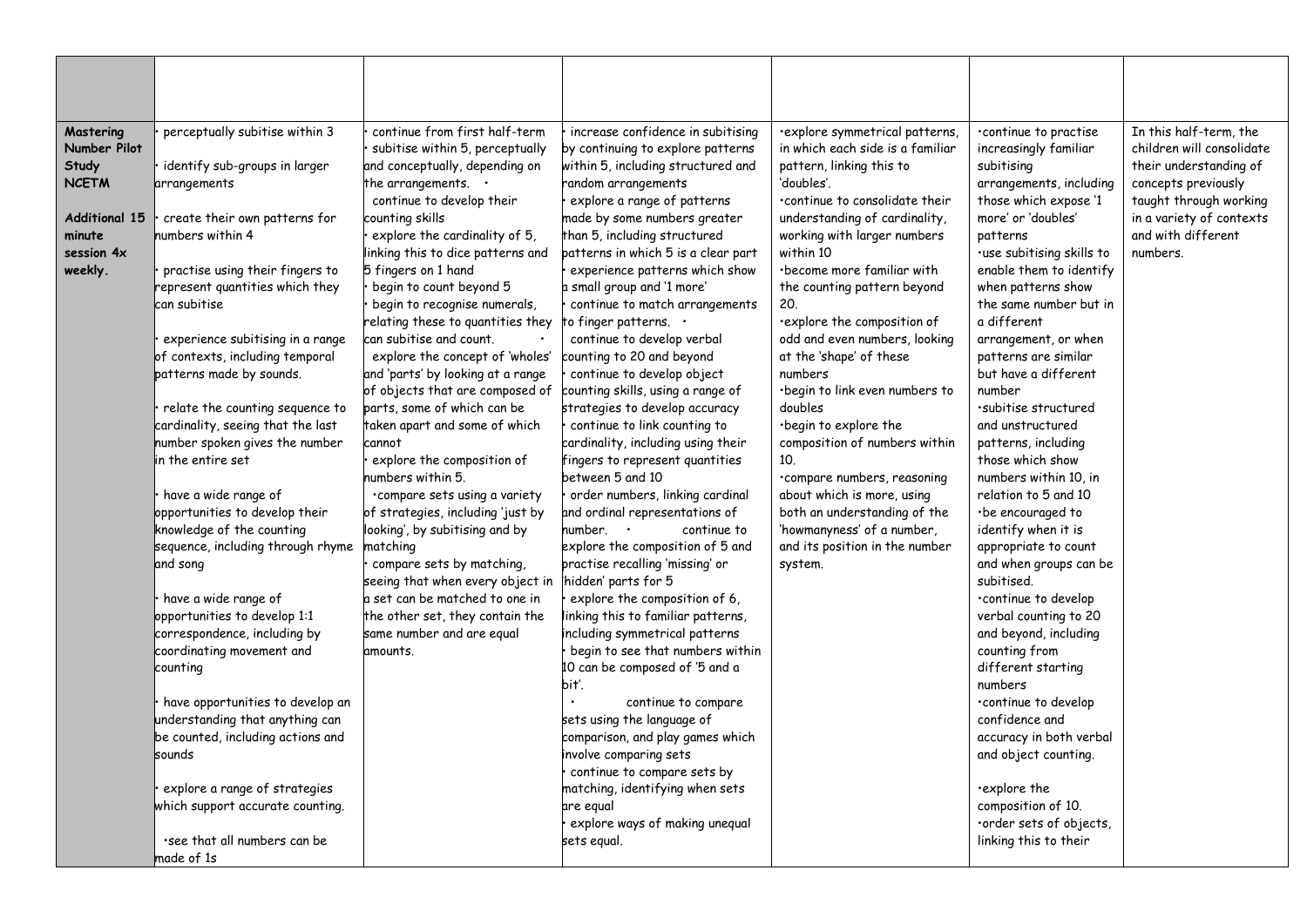|                                                                                          | compose their own collections<br>within 4.<br>.understand that sets can be<br>compared according to a range of<br>attributes, including by their<br>numerosity<br>use the language of comparison,<br>including 'more than' and 'fewer<br>than'<br>.compare sets 'just by looking'.                                                                                                                                                                                                                                                                                                                                                                                                                                                |                                                                                                                                                                                                                                                                                                                                                                                                                                                                                                                                                                                            |                                                                                                                                                                                                                                                                                                                                                                                                                                                                                                                                                                                                                                    |                                                                                                                                                                                                                                                                                                                                                                                                     | understanding of the<br>ordinal number system.                                                                                                                                                                                                                                                                                                                                                                                                                                                                                                                                                       |                                                                                                                                                                                                                                                                                        |
|------------------------------------------------------------------------------------------|-----------------------------------------------------------------------------------------------------------------------------------------------------------------------------------------------------------------------------------------------------------------------------------------------------------------------------------------------------------------------------------------------------------------------------------------------------------------------------------------------------------------------------------------------------------------------------------------------------------------------------------------------------------------------------------------------------------------------------------|--------------------------------------------------------------------------------------------------------------------------------------------------------------------------------------------------------------------------------------------------------------------------------------------------------------------------------------------------------------------------------------------------------------------------------------------------------------------------------------------------------------------------------------------------------------------------------------------|------------------------------------------------------------------------------------------------------------------------------------------------------------------------------------------------------------------------------------------------------------------------------------------------------------------------------------------------------------------------------------------------------------------------------------------------------------------------------------------------------------------------------------------------------------------------------------------------------------------------------------|-----------------------------------------------------------------------------------------------------------------------------------------------------------------------------------------------------------------------------------------------------------------------------------------------------------------------------------------------------------------------------------------------------|------------------------------------------------------------------------------------------------------------------------------------------------------------------------------------------------------------------------------------------------------------------------------------------------------------------------------------------------------------------------------------------------------------------------------------------------------------------------------------------------------------------------------------------------------------------------------------------------------|----------------------------------------------------------------------------------------------------------------------------------------------------------------------------------------------------------------------------------------------------------------------------------------|
| Newdale<br><b>Bespoke</b><br>Curriculum<br>(Birth to 5<br>and<br>Development<br>Matters) | Reception and 48-71 Month<br>Objectives.<br>Counting<br>· Enjoys reciting numbers from 0<br>to 10 (and beyond) and back<br>from 10 to 0<br>Cardinality<br>· Engages in subitising numbers<br>to four and maybe five<br>· Counts out up to 10 objects<br>from a larger group<br>· Matches the numeral with a<br>group of items to show how many<br>there are (up to 10)<br>· Investigates turning and<br>flipping objects in order to make<br>shapes fit and create models;<br>predicting and visualising how<br>they will look (spatial reasoning)<br>· May enjoy making simple maps<br>of familiar and imaginative<br>environments, with landmarks<br>Shape<br>· Uses informal language and<br>analogies, (e.g. heart-shaped and | Reception and 48-71 Month<br>Objectives.<br>· Increasingly confident at<br>putting numerals in order 0 to<br>10 (ordinality)<br>Composition<br>· Shows awareness that<br>numbers are made up<br>(composed) of smaller<br>numbers, exploring partitioning<br>in different ways with a wide<br>range of objects<br>$\cdot$ In practical activities, adds<br>one and subtracts one with<br>numbers to 10<br>Measures<br>· Enjoys tackling problems<br>involving prediction and<br>discussion of comparisons of<br>length, weight or capacity,<br>paying attention to fairness<br>and accuracy | Reception and 48-71 Month<br>Objectives.<br>Comparison<br>• Uses number names and<br>symbols when comparing<br>numbers, showing interest in<br>large numbers<br>· Estimates of numbers of<br>things, showing understanding of<br>relative size<br>Counting<br>· Enjoys reciting numbers from 0<br>to 10 (and beyond) and back<br>from 10 to 0.<br>Cardinality<br>· Counts out up to 10 objects<br>from a larger group<br>$\cdot$ Matches the numeral with a<br>group of items to show how many<br>there are (up to 10)<br>Composition<br>· Shows awareness that numbers<br>are made up (composed) of<br>smaller numbers, exploring | Reception and 48-71 Month<br>Objectives.<br>· Begins to conceptually<br>subitise larger numbers by<br>subitising smaller groups within<br>the number, e.g. sees six<br>raisins on a plate as three and<br>three<br>· Is increasingly able to order<br>and sequence events using<br>everyday language related to<br>time<br>· Beginning to experience<br>measuring time with timers<br>and calendars | Reception and 48-71<br>Month Objectives.<br>Measures<br>· Enjoys tackling<br>problems involving<br>prediction and<br>discussion of<br>comparisons of length,<br>weight or capacity,<br>paying attention to<br>fairness and accuracy<br>Spatial Awareness<br>· Uses spatial language,<br>including following and<br>giving directions, using<br>relative terms and<br>describing what they<br>see from different<br>viewpoints<br>ELG Number 2020<br>Have an understanding<br>of number to 10, linking<br>names of numbers.<br>numerals, their value,<br>and their position in<br>the counting order. | <b>ELG Numerical Patterns</b><br>2020<br>Automatically recall<br>double facts up 5+5<br>Compare sets of<br>objects up to 10 in<br>different contexts,<br>considering size and<br>difference<br>Explore patterns of<br>numbers within numbers<br>up to 10, including<br>evens and odds. |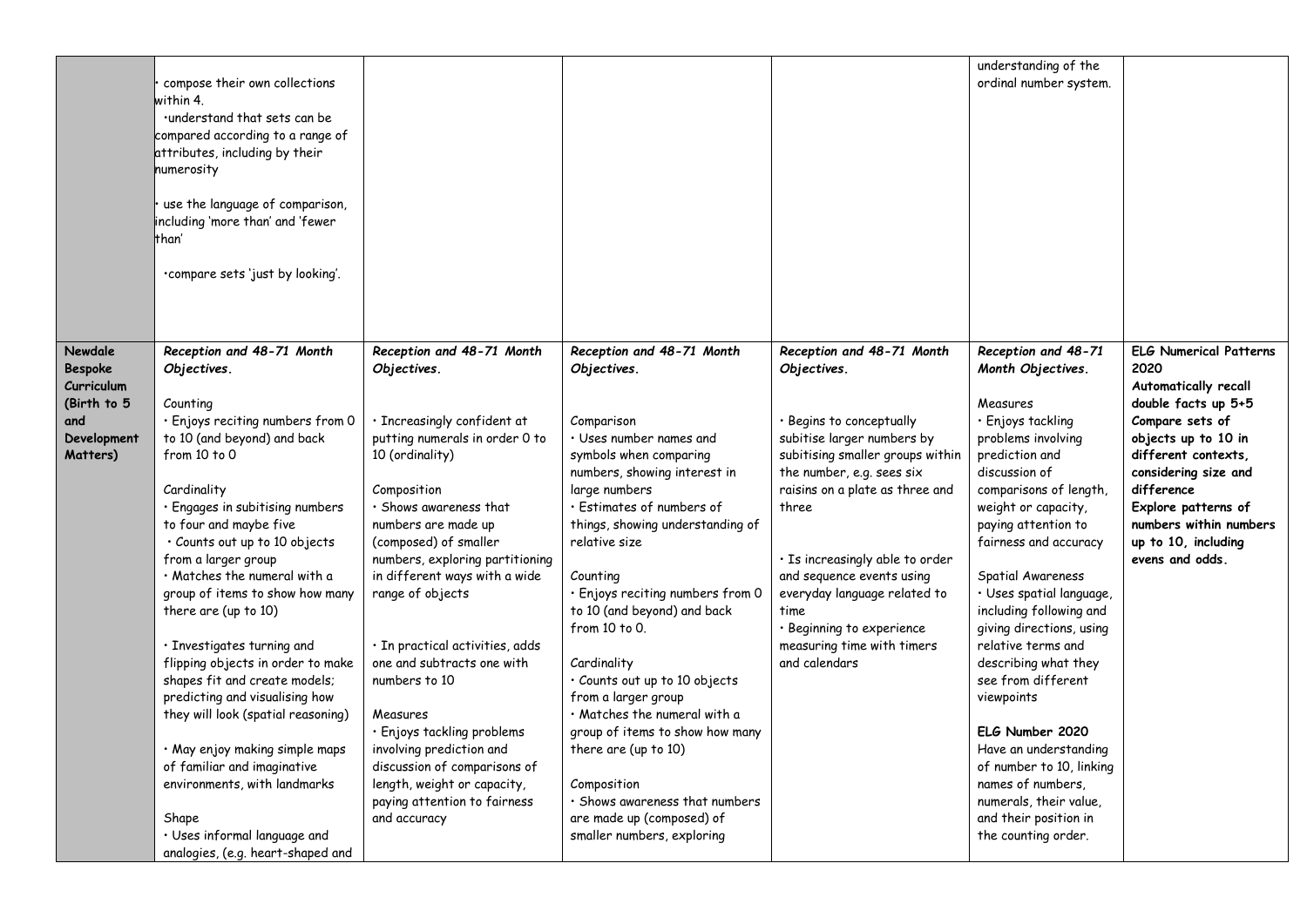|                   | hand-shaped leaves), as well as  |                                | partitioning in different ways    |                                | Subitise (recognise    |                          |
|-------------------|----------------------------------|--------------------------------|-----------------------------------|--------------------------------|------------------------|--------------------------|
|                   | mathematical terms to describe   |                                | with a wide range of objects      |                                | quantities without     |                          |
|                   | shapes                           |                                |                                   |                                | counting) up to 5.     |                          |
|                   | · Enjoys composing and           |                                |                                   |                                | Automatically recall   |                          |
|                   | decomposing shapes, learning     |                                | · Begins to explore and work out  |                                | number bonds for       |                          |
|                   | which shapes combine to make     |                                | mathematical problems, using      |                                | numbers 0-5 and for    |                          |
|                   | other shapes                     |                                | signs and strategies of their own |                                | 10, including          |                          |
|                   | · Uses own ideas to make models  |                                | choice, including (when           |                                | corresponding          |                          |
|                   | of increasing complexity,        |                                | appropriate) standard numerals,   |                                | partitioning facts.    |                          |
|                   | selecting blocks needed, solving |                                | tallies and "+" or "-             |                                |                        |                          |
|                   | problems and visualising what    |                                |                                   |                                |                        |                          |
|                   | they will build                  |                                |                                   |                                |                        |                          |
|                   |                                  |                                |                                   |                                |                        |                          |
|                   | Pattern                          |                                |                                   |                                |                        |                          |
|                   | · Spots patterns in the          |                                |                                   |                                |                        |                          |
|                   | environment, beginning to        |                                |                                   |                                |                        |                          |
|                   | identify the pattern "rule"      |                                |                                   |                                |                        |                          |
|                   | · Chooses familiar objects to    |                                |                                   |                                |                        |                          |
|                   | create and recreate repeating    |                                |                                   |                                |                        |                          |
|                   | patterns beyond AB patterns      |                                |                                   |                                |                        |                          |
|                   | and begins to identify the unit  |                                |                                   |                                |                        |                          |
|                   | of repeat                        |                                |                                   |                                |                        |                          |
|                   |                                  |                                |                                   |                                |                        |                          |
|                   | · May enjoy making simple maps   |                                |                                   |                                |                        |                          |
|                   | of familiar and imaginative      |                                |                                   |                                |                        |                          |
|                   | environments, with landmarks     |                                |                                   |                                |                        |                          |
|                   |                                  |                                |                                   |                                |                        |                          |
| Specific:         | Join in singing and actions to   | Christmas crafts such as cards | Junk modelling (rockets)          | Easter crafter noon. Mothers'  | Explore different      | Art Day.                 |
| <b>Expressive</b> | Nursery rhymes.                  | and decorations.               | Introduce a storyline into play.  | Day cards.                     | instruments, Link to   | Manipulate materials to  |
| Arts and          | Tap out simple rhymes.           | Harvest craft and cooking.     | Build stories around toys.        | World book day dressing up     | Handa's surprise and   | show a planned effect.   |
| Design            | Explore with mixing colours.     | Remembrance poppies.           | Use various construction          | and activities.                | story telling.         | Use tools competently    |
|                   |                                  | Diwali decorations and rangoli | materials to build and balance.   | Use resources to create props  | Choose particular      | and appropriately.       |
| Creating with     |                                  | patterns.                      |                                   | to support role play (Dinosaur | colours for a purpose. |                          |
| Materials         |                                  | Create simple representations  |                                   | link).                         |                        |                          |
|                   |                                  | of events, people and objects. |                                   |                                |                        |                          |
| Being             |                                  | Engage in role play based on   |                                   |                                |                        |                          |
| Imaginative       |                                  | own experiences.               |                                   |                                |                        |                          |
| and               |                                  |                                |                                   |                                |                        |                          |
| Expressive        |                                  |                                |                                   |                                |                        |                          |
| Specific:         | Transition and getting to know   | Explore different celebrations | Outer space. What is our planet?  | Dinosaurs. Language and        | Animals and growing:   | Under the Sea (Science   |
| Understandin      | one another.                     | and traditions, including      | Look at a globe.                  | concept of time. Story         |                        | based objectives covered |
| g of the          | Talk about some of the things    | Harvest, Diwali, Remembrance,  |                                   | language and developing        | Talk about things they | as in Aut1)              |
| World             | that make them unique.           | Bonfire Night and Christmas.   | What is it like where we live?    | vocabulary.                    | have observed such as  |                          |
|                   |                                  | Who celebrates/how do they     | Can we describe? How does this    | What is the past? What is our  | plants and animals.    | Transition topic.        |
| Past and          |                                  | celebrate/why do they          | compare to other countries.       | past? How have we changed?     |                        |                          |
| Present           |                                  | celebrate?                     | (Tinga Tinga tales)               |                                |                        |                          |
|                   |                                  |                                |                                   |                                |                        |                          |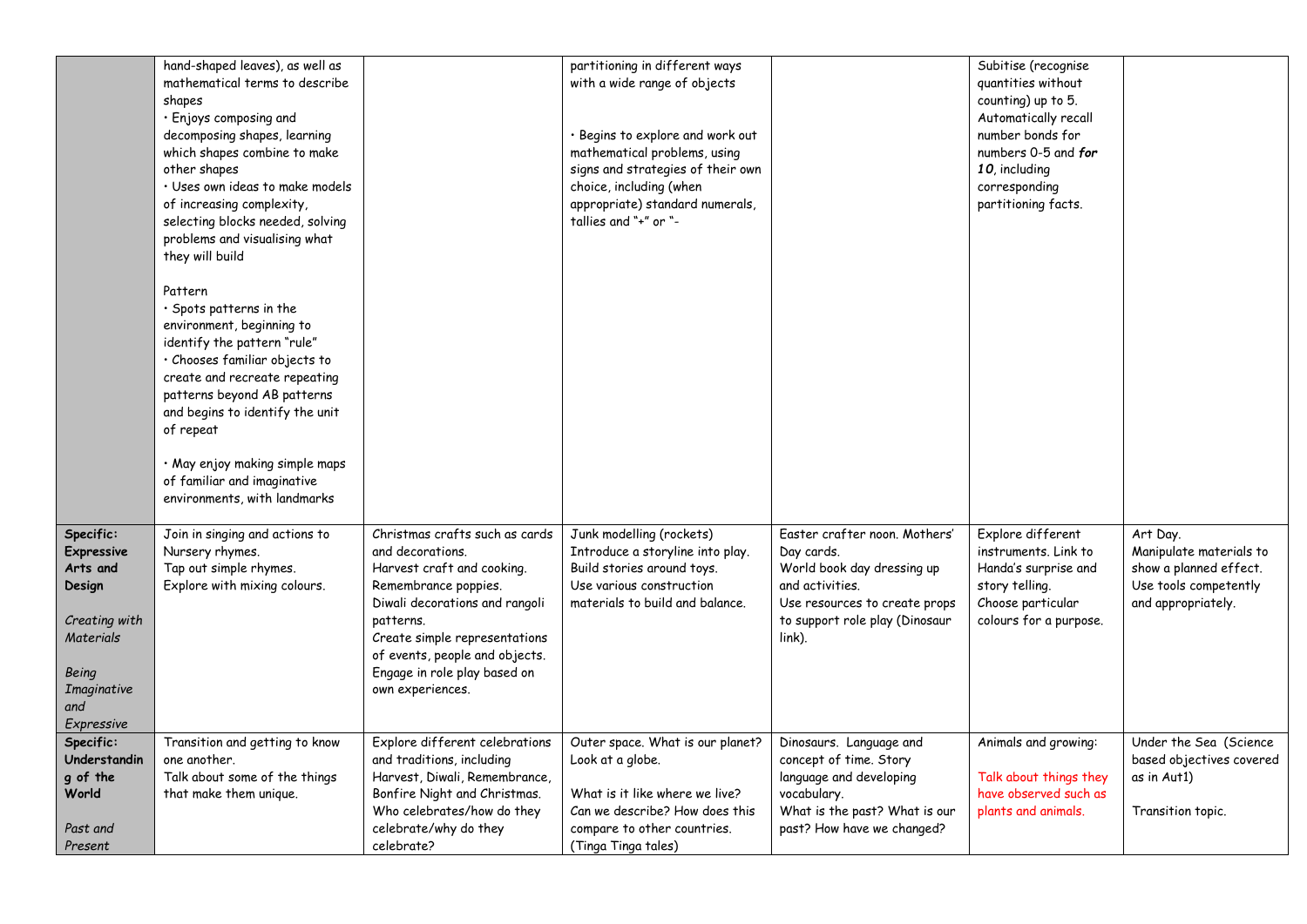| People,             | Explore settings from                          |               |                                                            |           |                                          |                                                                | What are fossils and how are                    |              | Show care and concern                    |                         | Talk about past and       |            |
|---------------------|------------------------------------------------|---------------|------------------------------------------------------------|-----------|------------------------------------------|----------------------------------------------------------------|-------------------------------------------------|--------------|------------------------------------------|-------------------------|---------------------------|------------|
| Culture and         | traditional tales, including                   |               | Enjoys joining in with family                              |           | Describe their environment (use          |                                                                | they formed?                                    |              | for the living                           |                         | present events (part of   |            |
| Communities         | castles.                                       |               | customs and routines                                       |           | of maps and observation)                 |                                                                | Know some similarities and                      |              | environment.                             |                         | transition) in their own  |            |
| The Natural         | Comment on images of familiar                  |               |                                                            |           |                                          |                                                                | differences between things in                   |              |                                          |                         | lives.                    |            |
| World               | situations in the past.                        |               | Talks about past and present                               |           | Recognise some similarities and          |                                                                | the past and now, drawing on                    |              | Show interest in                         |                         |                           |            |
|                     |                                                |               | events in their own life and in                            |           | differences between life in this         |                                                                | their experiences and what has                  |              | occupations.                             |                         | Talk about similarities   |            |
|                     | Compare and contrast                           |               | the lives of family members                                |           | country and life in other                |                                                                | been read in class:                             |              | Talk about peoples                       |                         | and differences in places |            |
|                     | characters from stories,                       |               |                                                            |           | countries.                               |                                                                |                                                 |              | roles in society.                        |                         | and living things, making |            |
|                     | including figures from the past.               |               | Knows that other children do                               |           |                                          |                                                                | Understand the past through                     |              | People who help us.                      |                         | observations of animals   |            |
|                     |                                                |               | not always enjoy the same                                  |           | Explain some similarities and            |                                                                | settings, characters and                        |              | Compare life in this                     |                         | and plants.               |            |
|                     |                                                |               | things, and is sensitive to this                           |           | differences between life in this         |                                                                | events encountered in books                     |              |                                          | country to another      |                           |            |
|                     |                                                |               |                                                            |           | country and life in other                |                                                                | read in class and storytelling.                 |              | country (using stories)                  |                         |                           |            |
|                     | Explore their immediate and                    |               | Talk about members of their                                |           | countries, drawing on knowledge          |                                                                |                                                 |              |                                          |                         | Talks about the features  |            |
|                     | local environment. What are                    |               | immediate family and                                       |           | from stories, non-fiction texts          |                                                                | Looks closely at similarities,                  |              |                                          |                         | of their own immediate    |            |
|                     | maps? Maps of their new                        |               | community.                                                 |           | and - when appropriate - maps.           |                                                                | differences, patterns and                       |              |                                          |                         | environment and how       |            |
|                     | classroom/school. Create maps                  |               |                                                            |           |                                          |                                                                | change in nature                                |              | Makes observations of                    |                         | environments might vary   |            |
|                     | for Hansel & Gretel:                           |               | Name and describe people who                               |           |                                          |                                                                |                                                 |              | animals and plants and                   |                         | from one another          |            |
|                     | Draw information from a simple                 |               | are familiar to them.                                      |           | Talk about peoples roles in              |                                                                | Explore the natural world                       |              | explains why some                        |                         |                           |            |
|                     | map.                                           |               |                                                            |           | society.                                 |                                                                | around them.                                    |              | things occur, and talks<br>about changes |                         | Recognise some            |            |
|                     |                                                |               |                                                            |           |                                          |                                                                |                                                 |              |                                          |                         | environments that are     |            |
|                     | Forest school focus - looking at               |               | Recognise that people have                                 |           | Tech: Show interest in                   |                                                                | Describe what they see, hear                    |              |                                          |                         | different from the one    |            |
|                     | Autumn. How is it different to                 |               | different beliefs and                                      |           | technological toys with knobs,           |                                                                | and feel whilst outside.                        |              | Explore the natural                      |                         | in which they live.       |            |
|                     | the other seasons? What are                    |               | celebrate special times in                                 |           | pulleys. Or real objects such as         |                                                                |                                                 |              | world around them.                       |                         |                           |            |
|                     | the signs?                                     |               | different ways.                                            |           | cameras and phones.                      |                                                                | Know some similarities and                      |              |                                          |                         |                           |            |
|                     | Understand the effect of                       |               |                                                            |           |                                          |                                                                | differences between the                         |              | Describe what they                       |                         |                           |            |
|                     | changing seasons on the natural                |               | Understand that some places                                |           |                                          |                                                                | natural world around them and                   |              | see, hear and feel                       |                         |                           |            |
|                     | world around them.                             |               | are special to members of                                  |           | Comparison to Autumm term.               |                                                                | contrasting environments,                       |              | whilst outside.                          |                         |                           |            |
|                     |                                                |               | their community.                                           |           |                                          | How is this season different?<br>drawing on their ex-periences |                                                 |              |                                          |                         |                           |            |
|                     | Understand some important                      |               |                                                            |           | Understand the effect of                 |                                                                | and what has been read in                       |              | Explore the natural                      |                         |                           |            |
|                     | processes and changes in the                   |               | Know some similarities and                                 |           | changing seasons on the natural          |                                                                | class:                                          |              | world around them,                       |                         |                           |            |
|                     | natural world around them,                     |               | differences between different                              |           | world around them.                       |                                                                |                                                 |              | making observations                      |                         |                           |            |
|                     | including the seasons and                      |               | religious and cultural                                     |           |                                          |                                                                | Knows about similarities and                    |              |                                          | and drawing pictures of |                           |            |
|                     | changing states of matter.                     |               | communities in this country,                               |           | SCIENCE INVESTIGATION;                   |                                                                | differences in relation to                      |              | animals and plants;                      |                         |                           |            |
|                     |                                                |               | drawing on their experi-ences<br>and what has been read in |           | DISSOLVING (Links to state<br>of matter) |                                                                | places, objects, materials and<br>living things |              |                                          |                         |                           |            |
|                     | SCIENCE INVESTIGATION;                         |               |                                                            |           |                                          |                                                                |                                                 |              | <b>SCIENCE</b>                           |                         |                           |            |
|                     | <b>PLANTING</b>                                |               | class;                                                     |           |                                          |                                                                |                                                 |              | INVESTIGATION:                           |                         |                           |            |
|                     |                                                |               | SCIENCE INVESTIGATION:                                     |           |                                          |                                                                |                                                 |              | HLW - HOW SOAP                           |                         |                           |            |
|                     |                                                |               | TEMPERATURE CHANGES                                        |           |                                          |                                                                |                                                 |              | <b>WORKS</b>                             |                         |                           |            |
|                     | SCIENCE INVESTIGATION:<br>FLOATING AND SINKING |               | Using data loggers                                         |           |                                          |                                                                |                                                 |              |                                          |                         |                           |            |
|                     | (Links to forces)                              |               | (PORRIDGE)                                                 |           |                                          |                                                                |                                                 |              |                                          |                         |                           |            |
| <b>Key Concepts</b> | Transition                                     | Extended      | Exploring                                                  | KS1:      | Exploring our                            | Through                                                        | Exploring the                                   | <b>Daily</b> | Exploring                                | Through                 | Exploring                 | Through    |
| and Golden          | period.                                        | writing       | families,                                                  | Different | magical world,                           | science and                                                    | land of                                         | opportunitie | the                                      | science                 | the natural               | science    |
| threads to          | Exploring                                      | opportunities | diversity,                                                 | Family    | exploring how our                        | geography                                                      | dinosaurs,                                      | s in         | natural                                  | and                     | world                     | and        |
| whole school        | worlds created                                 | in Literacy   | traditions,                                                | make-ups  | countries                                | lessons as                                                     | developing and                                  | Literacy     | world                                    | geography               | around                    | geography  |
| curriculum.         | within stories                                 |               | customs and                                                | KS2-LGBT  | weather changes                          | well as                                                        |                                                 | and Guided   |                                          | lessons as              | them.                     | lessons as |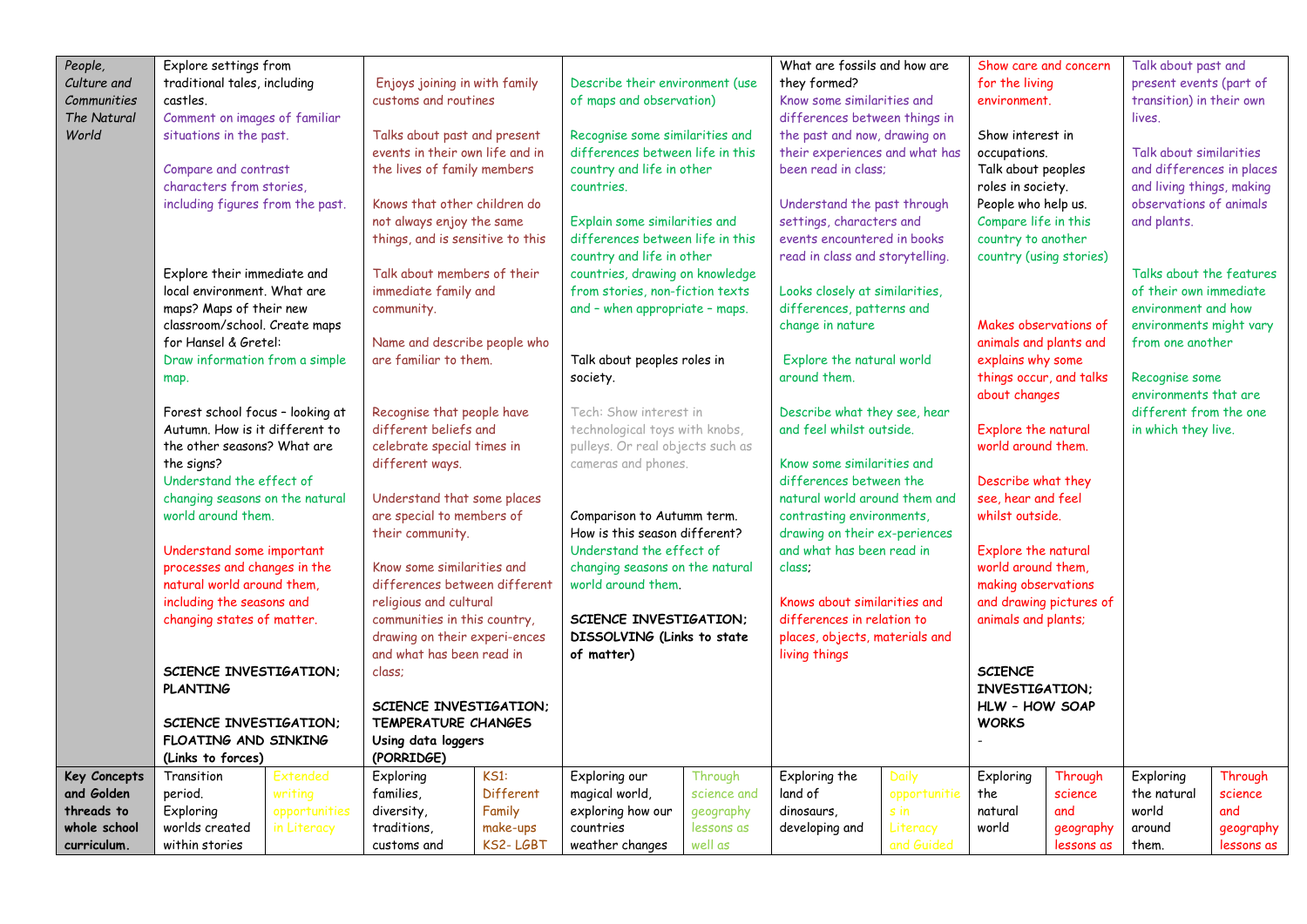|                | through        | lessons from       | celebrations.   |                      | over the year,     | Nature             | broadening       | Reading            | around     | well as       |               | well as         |
|----------------|----------------|--------------------|-----------------|----------------------|--------------------|--------------------|------------------|--------------------|------------|---------------|---------------|-----------------|
|                | imaginative    | $Y1-Y6$            | Talk about past |                      | naming planets,    | <b>Walks</b>       | vocabulary.      | lessons            | them.      | <b>Nature</b> |               | <b>Nature</b>   |
|                | tales.         |                    | and present     |                      | understanding      | <b>Y1: Seasons</b> |                  | from Y1-Y6         |            | <b>Walks</b>  |               | <b>Walks</b>    |
|                |                |                    |                 |                      |                    | Y1:                |                  | <b>Y6:</b>         |            |               |               |                 |
| <b>History</b> |                |                    | events in their |                      | how things work.   |                    |                  | Evolution          |            |               |               |                 |
|                | History:       | Y1 History:        | own and family  |                      |                    | Seasonal           |                  |                    |            |               |               |                 |
| Geography      | Historical     | Kings and          | life.           |                      | Geography:         | changes            |                  | and                | Science:   | $Y1-6:$       |               |                 |
|                | language 'Long | Queens             |                 |                      | Physical features: | Y5- Earth          |                  | inheritance        | Animals    | Animals       |               |                 |
| Religious      | ago, Once upon | <b>Y4 History:</b> | RE: The Big     | Sikhism,             | Our weather.       | and Space          |                  |                    | including  | including     | Fco-science   | <b>ASC</b> Eco- |
| Education      | a time'        | <b>Industrial</b>  | Questions.      | Christianity         | Links to climates  |                    | History:         | Y1: Kings          | humans.    | humans        | - the         | <b>Warriors</b> |
|                | Link to        | Revolution         | Sikhism and     | and Islam            | Place/Distance:    |                    | Understand the   | and Queens         | Classifyin | <b>Y6:</b>    | environment   | Assemblie       |
| <b>RSHE</b>    | settlements -  | (Queen             | Christianity.   | all covered          | What is a planet?  |                    | past through     | (family            | q animals. | Evolution     | , waste and   | s/class         |
| (Relationship, | castles. Who   | Victoria)          | Looking back -  | through:             | What is our        | Through            | settings.        | tree)              | How do     | and           | recycling.    | assemblie       |
| sex and        | lives in them? | Y4 History:        | Who             | <b>Y1: Places</b>    | planet? Where      | science and        | characters and   | Y2: Our            | we care    | inheritanc    |               | s.              |
| health         | Kings and      | Anglo-Saxons       | celebrates?     | of worship           | are we in the      | geography          | events           | Highstreet         | for        | e             |               | <b>y4:</b>      |
| education)/    | Queens - what  | (settlement)       | Why celebrate?  | Y2:                  | World? Recognise   | lessons as         | encountered in   | (past and          | animals?   |               |               | Plastic         |
| Life Learning  | is a monarchy? |                    | What religions  | Festivals            | environments       | well as            | books read in    | present)           | Roles of   |               |               | pollution       |
| (PSHE)         |                |                    | celebrate and   | Y3: Signs            | different to the   | <b>Nature</b>      | class and        | Y2: Mary           | people in  |               |               | Y6: One         |
|                |                |                    | how? How are    | and symbols          | place they live.   | <b>Walks</b>       | storytelling.    | Seacole/Flo        | society.   |               |               | World           |
| <b>Science</b> |                |                    | festivals       | Y4: Food,            |                    | <b>Y1 Seasons</b>  | Looking at own   | rence              |            |               |               |                 |
|                | Geography:     | <b>Y1 Seasons</b>  | celebrated?     | drink and            |                    | $Y1$ :             | immediate        | Nightingale        | Links to   | Y2,4,5,6:     |               |                 |
|                | Location,      | Y1: Where I        |                 | clothing             |                    | Seasonal           | history. How     | (hospitals         | Living     | Living        |               |                 |
|                | distance,      | live               |                 | Y5: Key              |                    | changes            | have we          | past and           | things and | things and    |               |                 |
|                | Fieldwork and  | Y2: Map            |                 | individuals          |                    | Y1: Where I        | changed?         | present)           | their      | their         |               |                 |
|                | Maps.          | Making             |                 | Y6: Rites of         |                    | live               |                  |                    | environme  | habitats      | RE: The Big   | Y1:             |
|                | School/Classro | Y4: Polar          |                 | passage/jou          |                    | Y2: Map            |                  |                    | nts,       |               | Questions.    | <b>Britain</b>  |
|                | om/local area. | Regions            |                 | rneys                |                    | Making             |                  |                    |            |               |               | Y2: Very        |
|                | Physical/human | (climate           |                 |                      |                    | Y2: The            |                  |                    |            |               | Transition    | important       |
|                | features:      | change)            |                 | Diversity/Bl         |                    | World              |                  |                    |            |               | into Y1.      | people          |
|                | Changing       |                    |                 | ack History          |                    | Y3: Africa         | Geography:       | Y2: The            |            |               | Myself Who    | Y3:be           |
|                | seasons. Links |                    |                 | Month/Fami           |                    | Y4: The UK         | Locational,      | World              |            |               | am I? Who     | yourself        |
|                | to climates    |                    |                 | ly make-ups          |                    | Y4: Polar          | place, distance  | Y3: Africa         |            |               | is in the     | Y3: aiming      |
|                |                |                    |                 |                      |                    |                    | link/physical    | Y4: Polar          |            |               |               |                 |
|                |                |                    |                 | Y2 - Mary<br>Seacole |                    | Regions            |                  |                    |            |               | community -   | high            |
|                |                |                    |                 |                      |                    | (climate           | features. How    | Regions            |            |               | linking to    | Y4:Very         |
|                |                |                    |                 | Y3- Harriet          |                    | change)            | is where we live | Y5: USA            |            |               | people who    | important       |
|                |                |                    |                 | Tubman               |                    | Y5:                | different to     | <b>Y6: Biomes</b>  |            |               | help us,      | people          |
|                |                |                    |                 | Y4-The               |                    | <b>USA/UK</b>      | other            |                    |            |               | careers       | Y4:             |
|                |                |                    |                 | Windrush             |                    | counties           | countries?       |                    |            |               | week.         | safety          |
|                |                |                    |                 | Generation           |                    | Y6: Coasts         |                  |                    |            |               | transition,   | first           |
|                |                |                    |                 | Y5- Martin           |                    |                    |                  |                    |            |               | life learning | Y5:             |
|                |                |                    |                 | Luther King          |                    |                    | Science: Links   | <b>Y3: Rocks</b>   |            |               | etc. How do   | <b>Britain</b>  |
|                |                |                    |                 | Junior               |                    |                    | to rocks. What   | <b>Y6:</b>         |            |               | people look   | <b>Y6:</b>      |
|                |                |                    |                 | Y6: Sir              | RE: The creation   | Y4: Does a         | are fossils?     | Evolution          |            |               | after us in   | Very            |
|                |                |                    |                 | <b>Walter Tull</b>   | story.             | beautiful          | How are they     | and                |            |               | the           | important       |
|                |                |                    |                 |                      | Easter –           | world mean         | formed?          | <b>Inheritance</b> |            |               | community?    | people          |
|                |                |                    |                 |                      | Christianity.      | there is a         |                  |                    |            |               |               |                 |
|                |                |                    |                 |                      |                    |                    |                  |                    |            |               |               |                 |